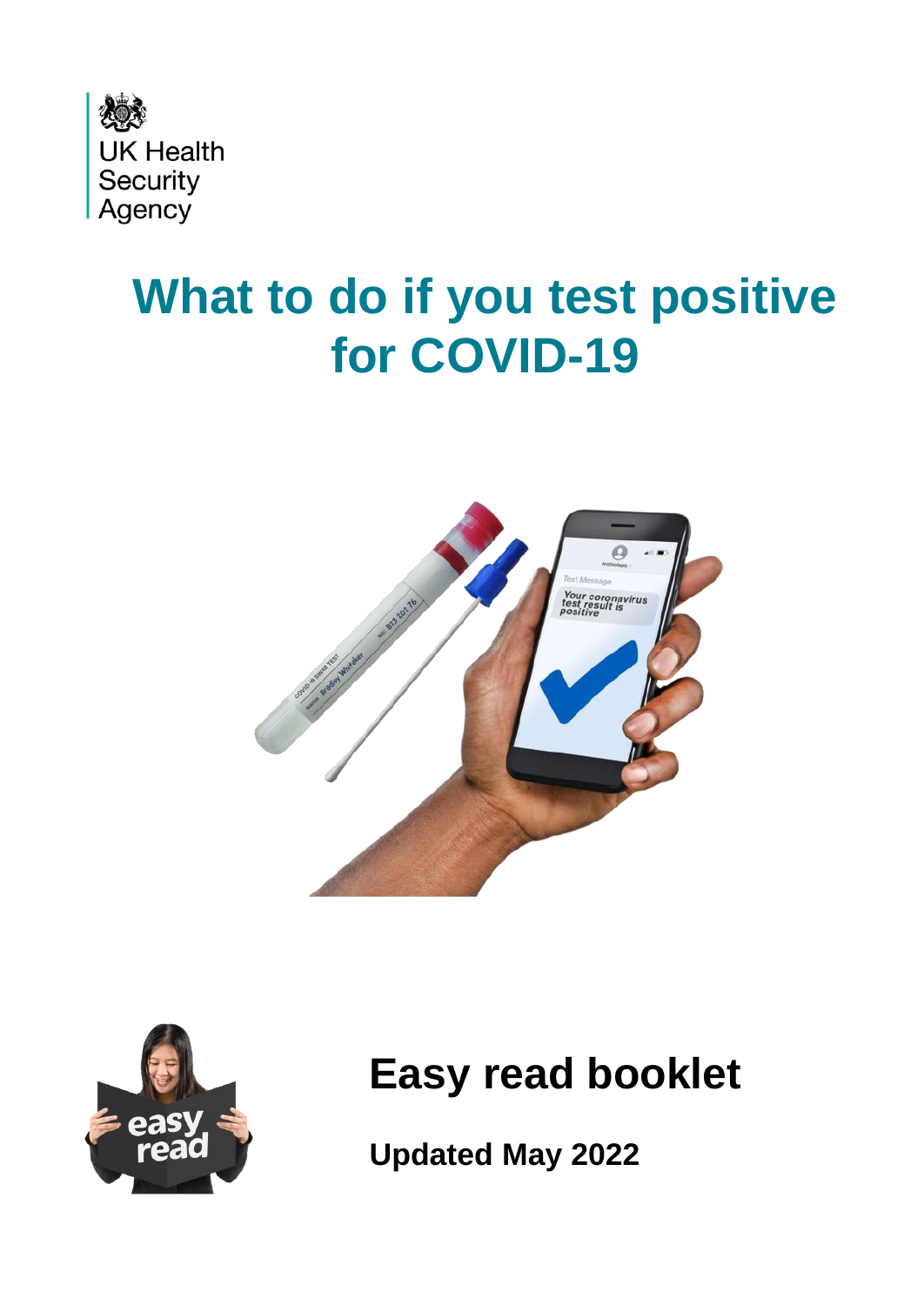## **What is in this booklet**

| Page 3 | What to do if you test positive<br>for COVID-19                         |
|--------|-------------------------------------------------------------------------|
| Page 4 | What to do if you leave your<br>home when you have tested<br>positive   |
| Page 5 | If you test positive for COVID-19                                       |
| Page 6 | Children and young people with<br>COVID-19                              |
| Page 7 | How to stay safe at home if you<br>have tested positive for<br>COVID-19 |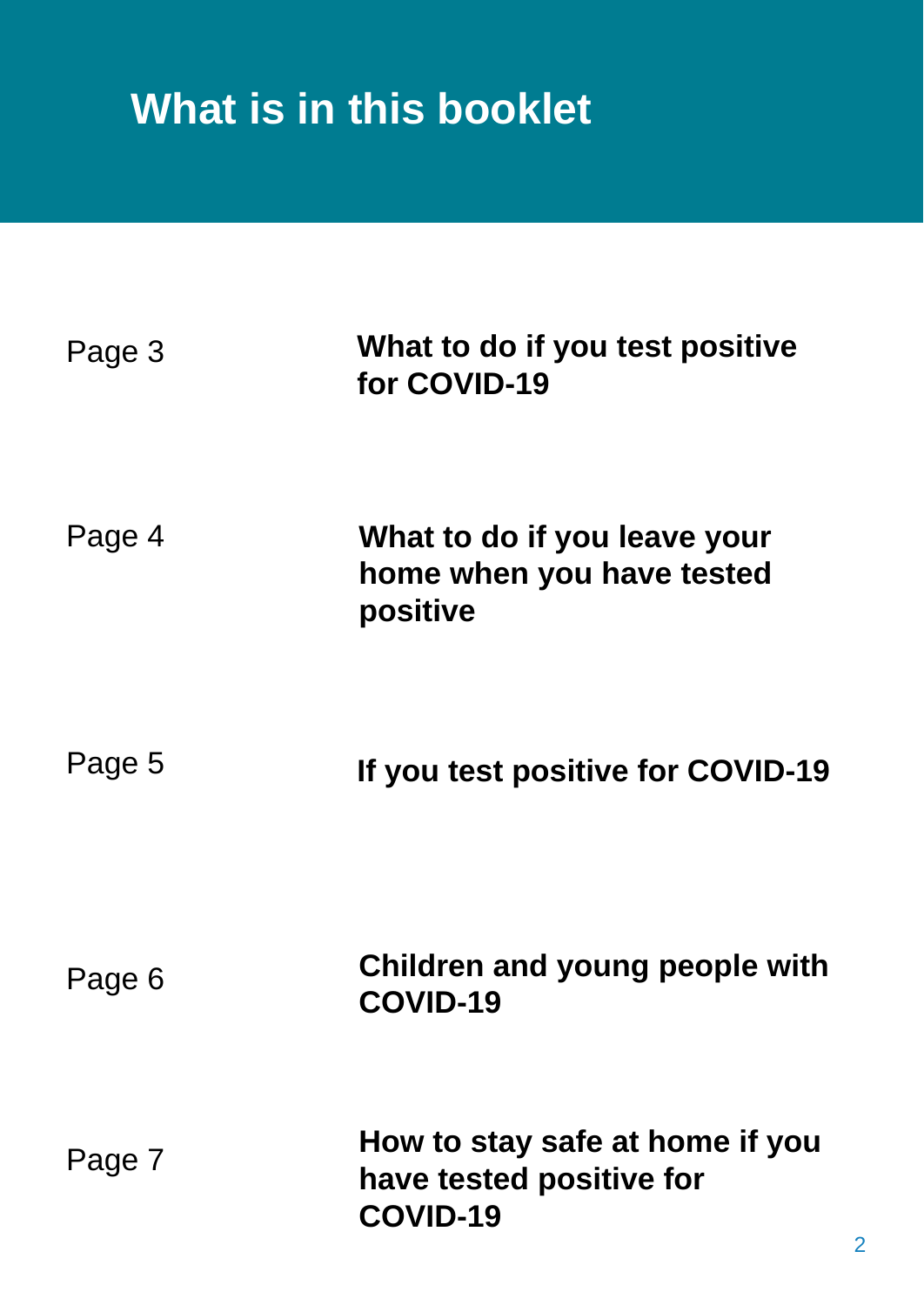#### **What to do if you test positive for COVID-19**



If your COVID-19 test is positive, there is a high chance you have COVID-19.

You might not have symptoms, but you can still pass the infection on.

Try to stay at home and keep away from people for 5 days after the day you took your test.

Most people will not pass the infection on after **5 days**.



If you test positive, stay at home for longer if you have a high temperature or feel unwell.

Some people may still pass the infection on to others **after 10 days**.

Stay away from people who have a weak immune system. You should do this for **10 days** after you take your test.

Try to work from home if you can.

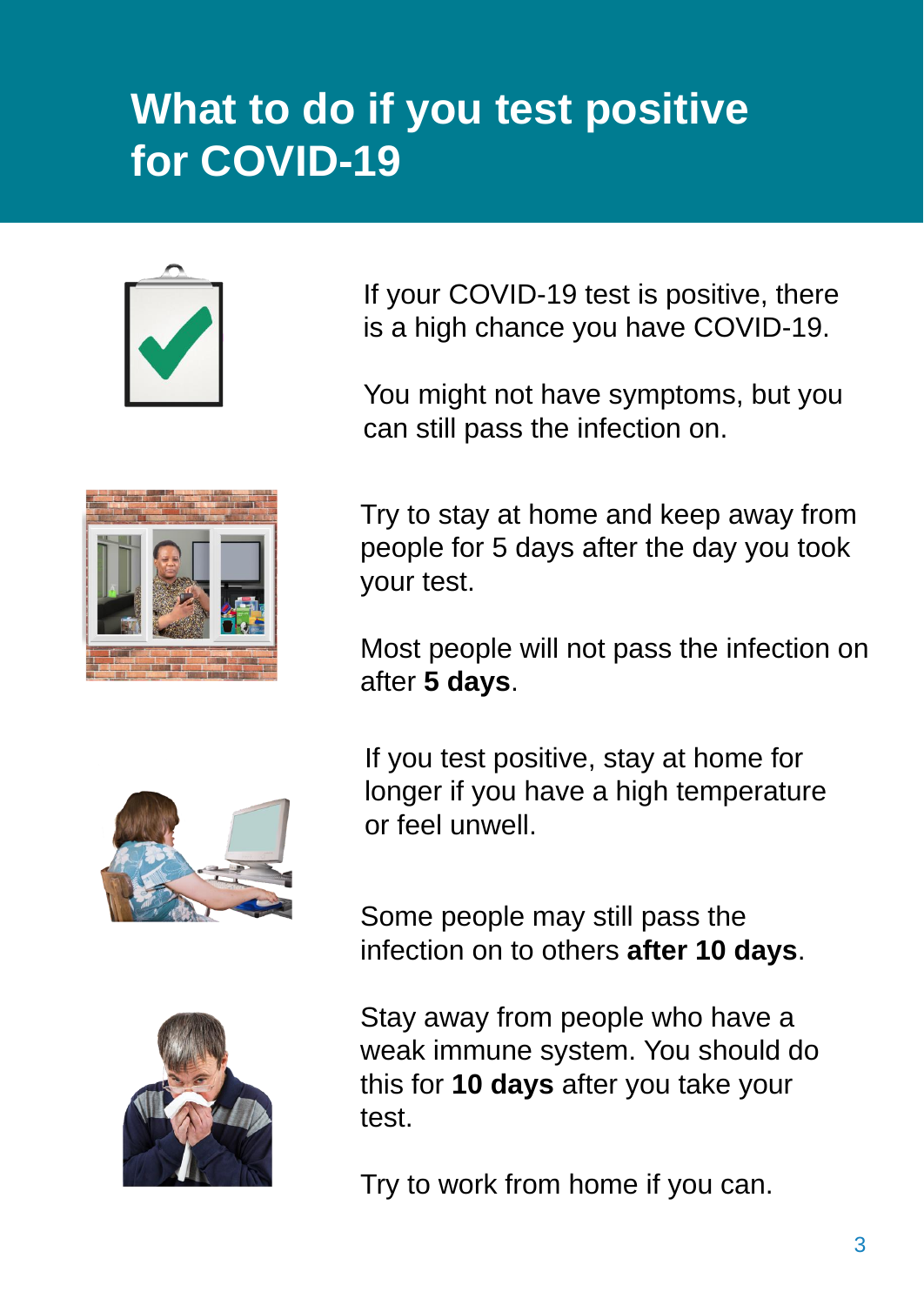#### **What to do if you leave your home when you have tested positive**









If you leave your home during the 5 days you still make it harder to pass on COVID-19:

- wearing a face covering that fits well and has more than one layer. Or you can wear a surgical face mask
- stay away from crowded places like public transport, large social events and places with no fresh air
- exercise outdoors in places where you can stay away from other people
- cover your mouth and nose if you cough or sneeze
- try not to touch your face
- wash your hands regularly with soap and water or use hand sanitiser

Always wash your hands after coughing, sneezing or before touching food.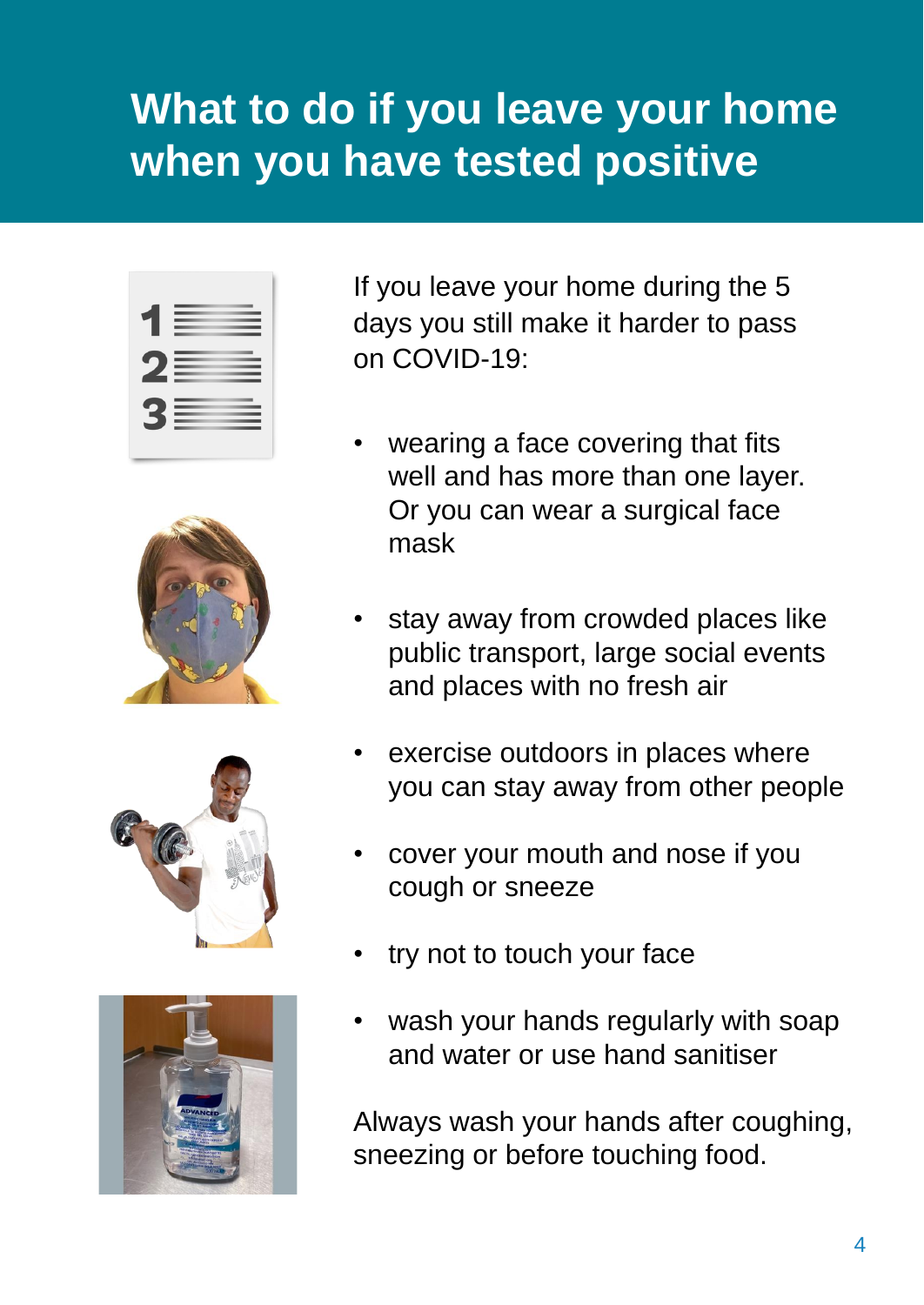## **If you test positive for COVID-19**



If you have COVID-19, the people who live with you are at a high risk of getting it too.



People who stay overnight in the house with you are also at high risk.

It can take **up to 10 days** for an infection to develop.

You can give COVID-19 to someone even if you have no symptoms.

You can lower the risk of infection by staying away from people.

You should also wear a mask or face covering and wash your hands regularly.



Read more about **living safely with [respiratory infections](https://www.gov.uk/guidance/living-safely-with-respiratory-infections-including-covid-19)**.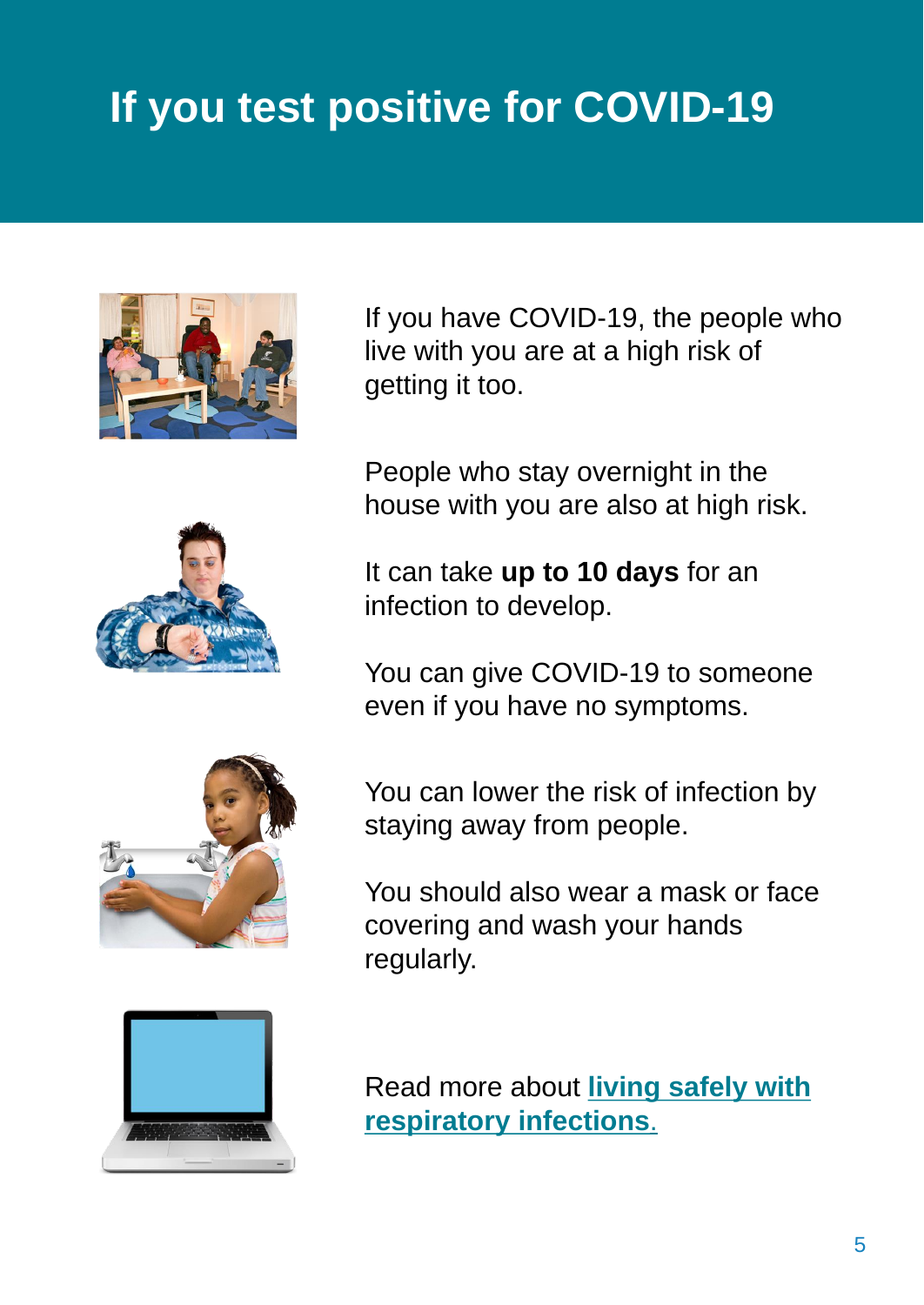### **Children and young people**



Children and young people should **not be tested for COVID-19** unless a health professional like a doctor says they should.



If a child or young person has a positive COVID-19 test result they should stay at home for **3 days** and keep away from people.



If they feel well and have no temperature after 3 days, the risk of giving COVID-19 to someone else is low.



Children and young people should keep going to school, college or childcare as usual, even if they live with someone who has a positive COVID-19 test.